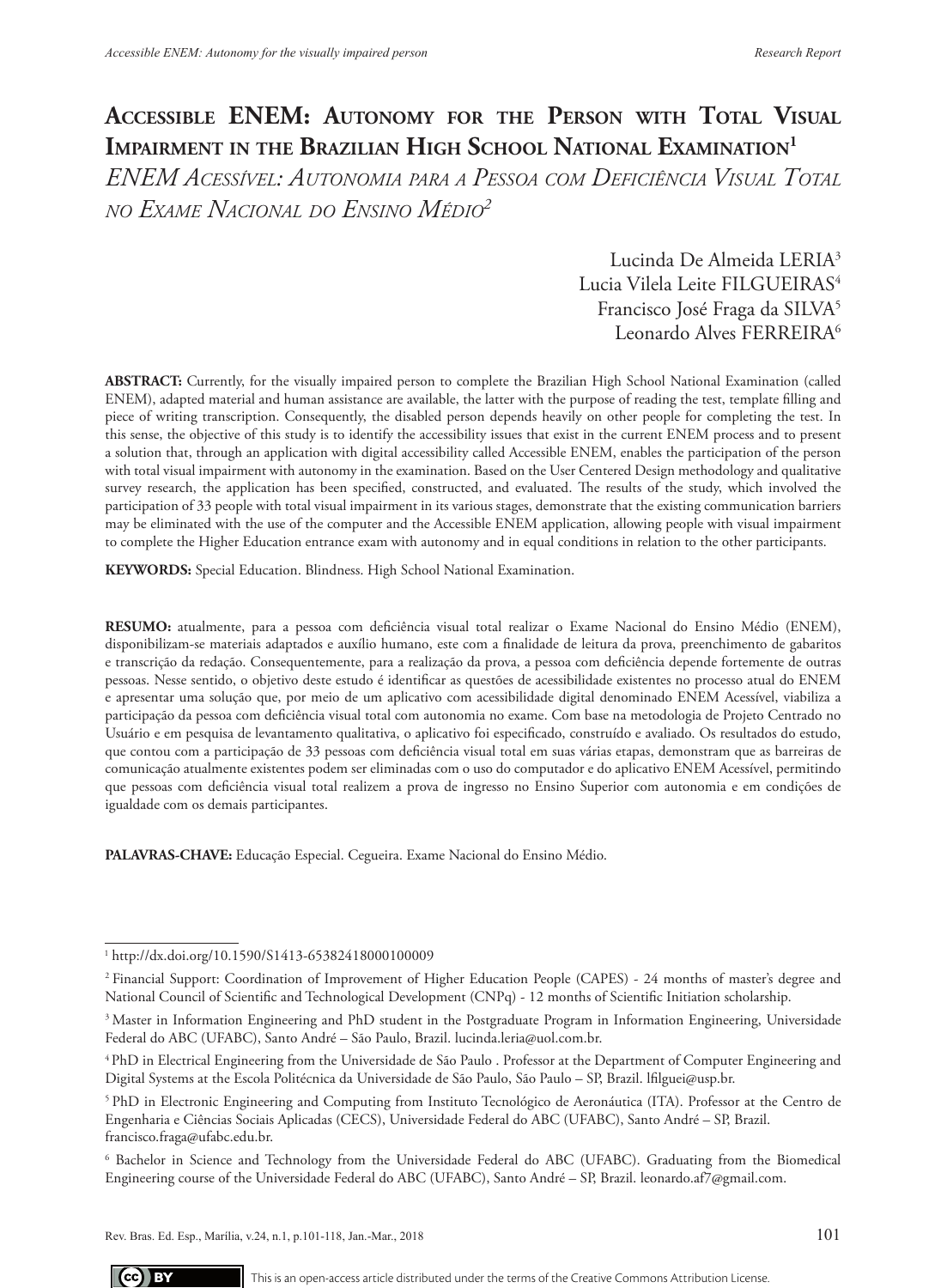# **1 Introduction**

Technological evolution has brought about profound changes in the form of access to education and information and in relationships among people. Likewise, the growing use of computers and assistive technology has enabled new possibilities for autonomy and social inclusion of people with disabilities (Torres, Mazzoni, & Alves, 2002; Secretaria Especial dos Direitos Humanos, 2009; Galvão, 2009). The term Assistive Technology (AT) is used to denote '[...] resources and services that contribute to providing or enhancing functional abilities of people with disabilities' (Bersch, 2017, p. 2).

The legal definition of visual impairment in Brazil identifies two types: blindness, or total visual impairment, and low vision. According to Decree-Law No. 5,296 (2004), blindness is the condition of visual acuity equal to or less than 0.05 in the best eye, with the best optical correction. In this paper, the focus is on people with this condition.

Currently, although the visually impaired person frequently uses computers and cell phones with the 'Screen Reader' AT, which converts texts into voice messages in their daily activities, these resources are not regularly made available during that person's participation in the university selective processes for various reasons. This makes to carry out the assessment with full autonomy on the part of the person with total visual impairment difficult.

The person with disability is guaranteed by law the right to make use of reasonable adaptations necessary to ensure equal opportunities in all situations. Regarding Higher Education, Decree-Law No. 6,949 of 2009, in its Article 24 (Education), provides that people with disabilities '[...] may have access to Higher Education in general, [...] without discrimination and on an equal footing. To this end, States Parties shall ensure the provision of reasonable adaptations for people with disabilities' (Decreto nº 6.949, 2009). Subsequently, the Brazilian Law of Inclusion – Decree-Law No. 13,146 of 2015 - was more explicit and determined that, for selective processes in courses offered by educational institutions, 'adequate accessibility and assistive technology resources' should be made available, 'previously requested and chosen by the disabled candidate' (Decreto nº 13.146, 2015).

The enrollment of people with disabilities in Higher Education has increased significantly in recent years (Silva & Meletti, 2014; Santos, 2011; Martins, Leite, & Lacerda, 2015). However, the proportion of people with disabilities in the totality of students of Higher Education is still lower than its proportion in the population, with indices lower than 1% in relation to the vacancies offered (Duarte, Rafael, Filgueiras, Neves, & Ferreira, 2013).

Selective university processes, such as tests and exams, are methods of evaluation of learning and objects of study of the sub-area of 'teaching-learning' in the area of education knowledge (*Coordination* for the *Improvement of Higher Education Personnel* [CAPES], 2014). In this context, currently, ENEM is the university selection process with the largest number of participants in Brazil. The 2016 edition of this exam totalled to more than nine million enrollees. Among them, 72,093 requested accessibility resources, of which 17,433 presented issues related to visual impairment including 1,414 with total visual impairment (Ministério da Educação, 2016). ENEM grade is adopted in the university selection by the majority of the public Institutes of Higher Education (IHS) and by some of the private IHS. It is also used to attain scholarships for technical courses, through the National Program for Access to Technical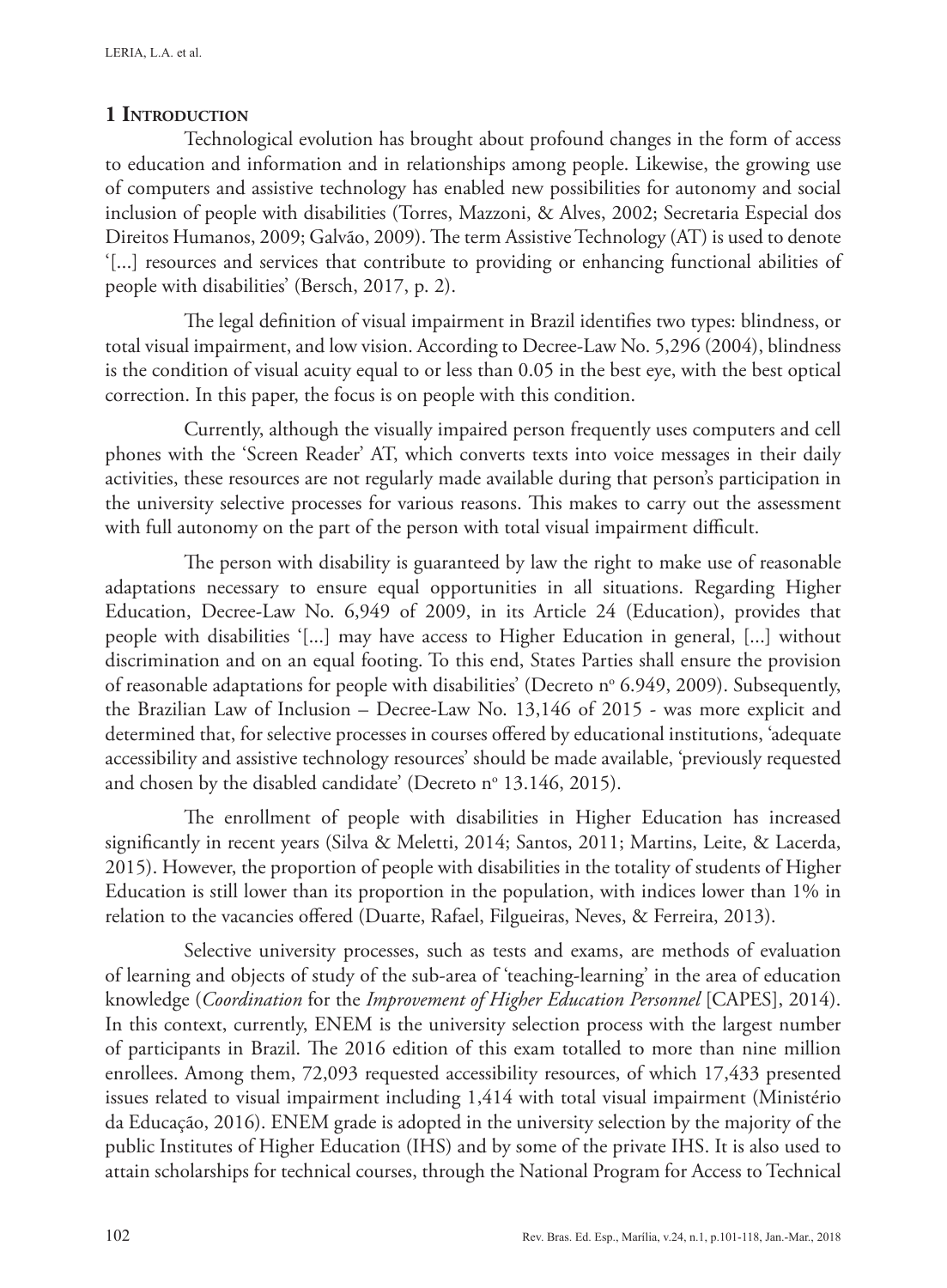Education and Employment (called PRONATEC) (Ministério da Educação, 2017a; Ministério da Educação, 2017b). Due to the importance of ENEM, this study adopted it as a selective process model for the analysis of accessibility to the person with total visual impairment.

Although the right to reasonable adaptations is ensured by law in university selection processes and considering there is already international experience with large-scale assessments that provide computer and AT for the total visually impaired (Act, 2016; College board, 2017), ENEM is not ready to allow its use in the examination (Ministério da Educação, 2012a). Currently, in order for a person with total visual impairment to be able to carry out ENEM, the test in Braille and human assistance are available in two types of specialized services: reader<sup>7</sup> and transcriber<sup>8</sup> assistances (Ministério da Educação, 2012a). The need for these services links the performance of the test by the person with a disability to the abilities and qualification of other people, who are subject to human flaws, which may affect the performance of the candidate during the test (Fujiyoshi, Fujiyoshi, & Aomatsu, 2010; Sanchez, Espinoza, & Campos, 2014).

This paper reports part of the master's research entitled *Acessibilidade digital em processos seletivos universitários para a pessoa com deficiência visual: desenvolvimento do aplicativo ENEM Acessível* (Digital accessibility in university selective processes for the visually impaired: development of the Accessible ENEM application) (Leria, 2016)*.* This research specified, developed and evaluated an application for the total visually impaired person to perform the examination with autonomy, which is conventionally called Accessible ENEM. The research was approved by the research ethics committee of the *Universidade Federal do ABC* (UFABC) (CAAE no. 37334514.0.0000.5594).

The focus of this research report is to highlight the issues of accessibility and the difficulties faced due to the lack of autonomy in the current evaluation process, considering the resources made available to ENEM. In addition, we aim to show how Accessible ENEM application project solved the problems identified, allowing the person with total visual impairment to perform the test with autonomy.

In this way, this study presents, in Section 2, the methodology used. Then, in Section 3, the results obtained are shown as follows: the current ENEM scenario for the total visually impaired person, the accessibility barriers identified and the resources developed in the Accessible ENEM application. In Section 4, we discuss how the barriers were eliminated or minimized by the use of the application, and finally in Section 5, we present the conclusions of the research.

#### 2 METHOD

According to the taxonomy of Wazlawick (2008), in his book *Metodologia de pesquisa para Ciência da Computação* (Research methodology for Computer Science), the research carried out was considered as exploratory of the 'presentation of something different' style,

<sup>7</sup> Reading support: 'Specialized reading service for people with visual impairment, intellectual disability, autism, attention deficit or dyslexia' (Ministério da Educação, 2012a). In ENEM, the readers act in pairs to read the test.

<sup>8</sup> Transcription support: 'Specialized service to fill out the multiple choice and piece of writing questions for participants who are unable to write or fill out the Response Card' (Ministério da Educação, 2012a).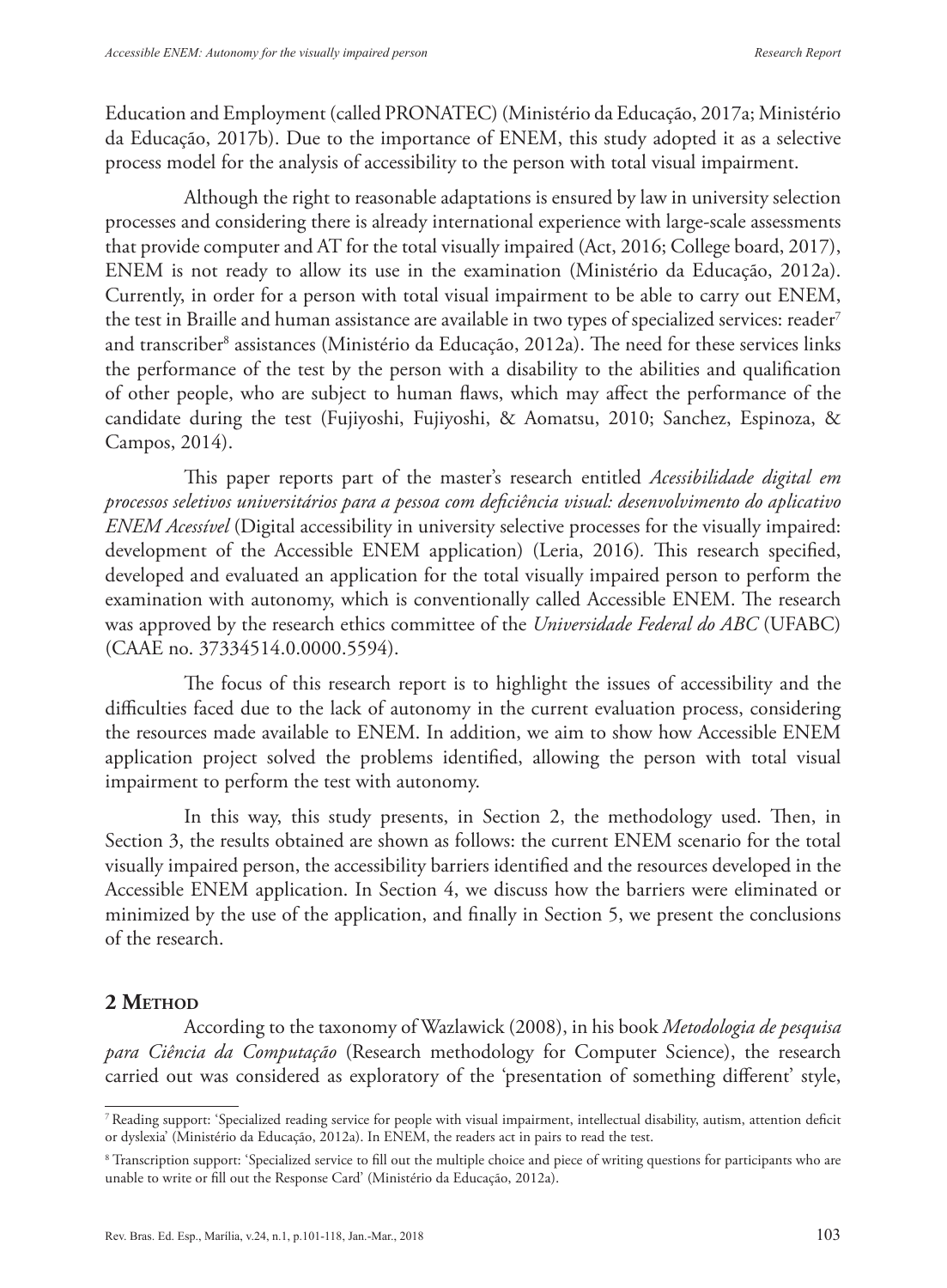since it presents a different way of solving a problem, using computational technology. This type of research is based on the qualitative analysis of information. The study is of applied nature, with an exploratory and descriptive objective (Wazlawick, 2008).

The methodological framework used to generate an application within the guidelines of digital accessibility and the autonomy of the person with disability in ENEM is the User Centered Design<sup>9</sup>. This methodology has the 'focus on the user' principle, which stipulates that the project must meet the users' needs and help them achieve their goals. According to Barbosa and Silva (2017, p. 115)

> The sooner users are involved in the design process [...], the sooner it will be possible to learn about their needs and thus positively influence the synthesis of the solution, as well as identify and correct any problems.

Thus, the research and development of Accessible ENEM counted on the collaboration of the person with disability in all its phases, from the survey of needs, specification and construction to the final phase of evaluation of the application.

The stages of the research project, briefly described in the following items, were the bibliographic review, the identification of the resources currently offered by ENEM for the person with disability, the survey of the needs in order to adapt the exam, the development of the application and the tests of validation for people with disabilities.

## **2.1 Bibliographic review**

The literature analyzed for the study was divided into three distinct lines of research: the participation of people with disabilities in Higher Education to evaluate the impact of the research; the public policies of attention to the person with disability, to prove the right of people with disabilities to the intervention proposed by the project; and the theme of digital accessibility and AT in Education, with the objective of identifying project requirements for the application.

## **2.2 Identification of ENEM current resources for the person with disability**

In order to obtain the formats of the tests offered by ENEM and their respective accessibility resources, four editions of the exam were analyzed, available on the website of the National Institute of Pedagogical Studies Anísio Teixeira (called INEP) (Ministério da Educação, 2015), the *Nota Técnica - Atendimento Diferenciado no ENEM* (Technical Note - Distinguished Service in ENEM) (Ministério da Educação, 2012a) and the *Edital do ENEM*  2016 (ENEM Official Publication) (Edital **nº 10**, 2016). From the participation data in the exam released by INEP, the resources effectively used by people with total visual impairment were identified in these exam editions (Ministério da Educação, 2012b).

<sup>9</sup>*User Centered Design:* '[...] approach to interactive systems development that aims to make systems usable and useful by focusing on the users, their needs and requirements [...]. This approach enhances effectiveness and efficiency, improves human well-being, user satisfaction, accessibility and sustainability; and counteracts possible adverse effects of use on human health, safety and performance' (International Organization for Standardization, 2010).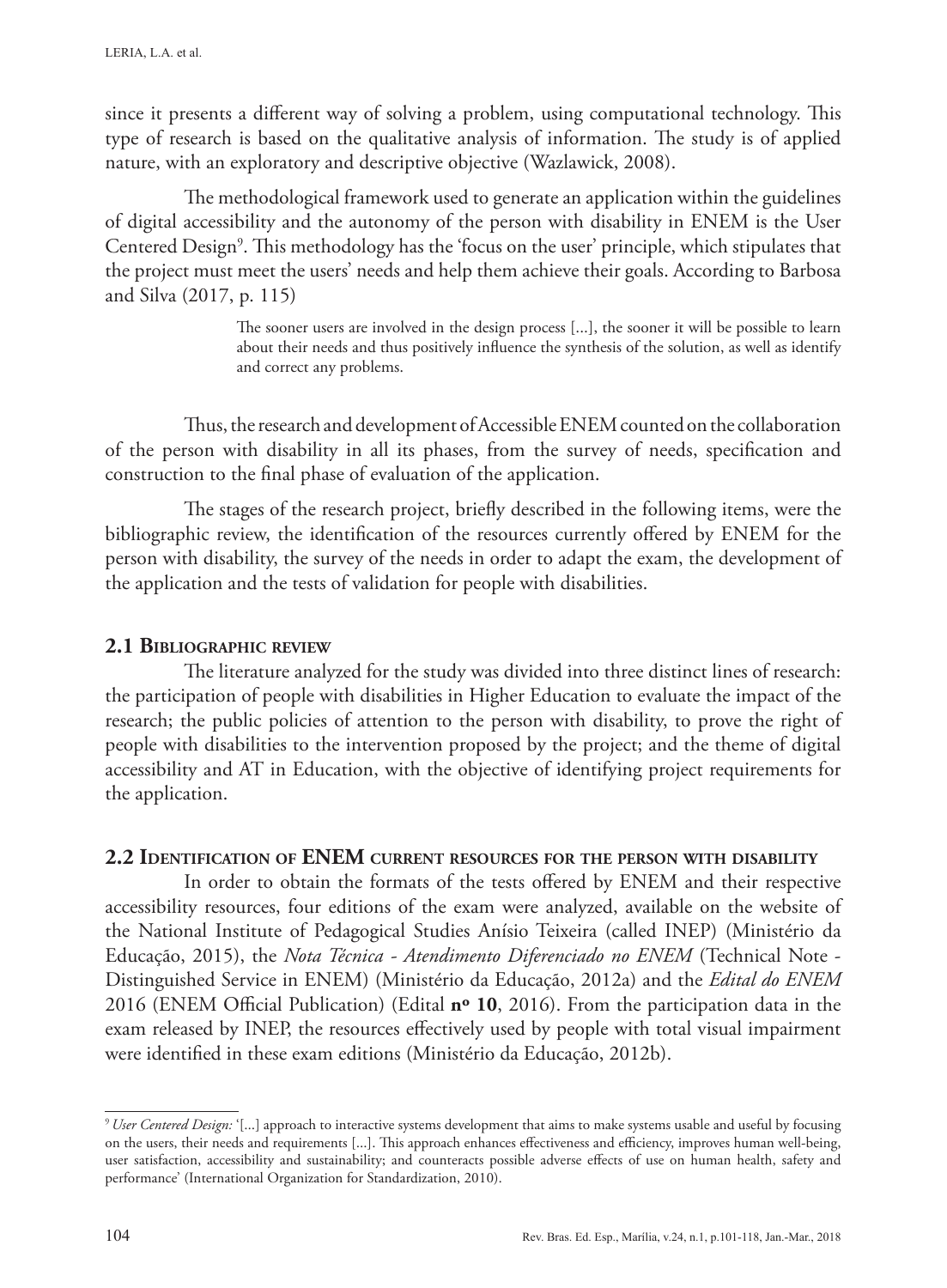#### **2.3 Survey of the needs for the exam adaptation**

According to the User Centered Design methodology, the potential user of the system is given voice. In order to obtain the user requirements for the Accessible ENEM application, the *Accessibility Survey for the visually impaired people in the Brazilian High School National Examination* was carried out, which had the participation of 28 people with disabilities. The objective was to identify the experience of the total visually impaired person with the accessibility resources currently available to ENEM.

Its application was made through a questionnaire published and completed on the internet with the use of the tool *Google Forms*, a free tool that allows the preparation of forms accessible to the person with total visual impairment. The accessibility of the research form was evaluated by two people with total visual impairment, prior to the dissemination of the research. The answer alternative in Word form was also offered for access.

The criteria for a subject to be included in the study were to have participated in the ENEM test, to have taken the examination with human assistance of the reader and to be a person with visual impairment. It should be noted that the candidate who requests Braille is also assisted by the reader/transcriber. It was decided to select participants who had already taken the test so that they could report the individual experience and inform the positive and negative points of the resources made available by INEP for the person with disability.

The strategies used for dissemination included contact with educational institutions, associations of people with disabilities and government agencies, sending emails, interviews on radio stations, dissemination on websites and social network.

#### **2.4 Development and application tests**

Based on the *User Centered Design* methodology that expects prototyping and testing cycles, a first version of the Accessible ENEM application was developed. This version was improved through the analyzes of the interaction of people with total visual impairment with the application. This stage of the research is described in the article *ENEM Acessível: Desenvolvimento de aplicativo para participação autônoma da pessoa com deficiência visual total* (Accessible ENEM: Application development for autonomous participation of the person with total visual impairment) (Leria, Ferreira, & Fraga, 2016).

The evaluation of the final version of the application was carried out by three volunteers with disabilities, different from those who participated in the development, in order to evaluate the usability and the autonomy in the use of the application.

#### **3 Results**

This section brings the relevant research results to the focus of this article.

#### **3.1 Legislation of attention to the person with disability in Education**

Table 1 is the result of the bibliographic review, which identified the legislations related to accessibility as a right of the person with disability in university selective processes.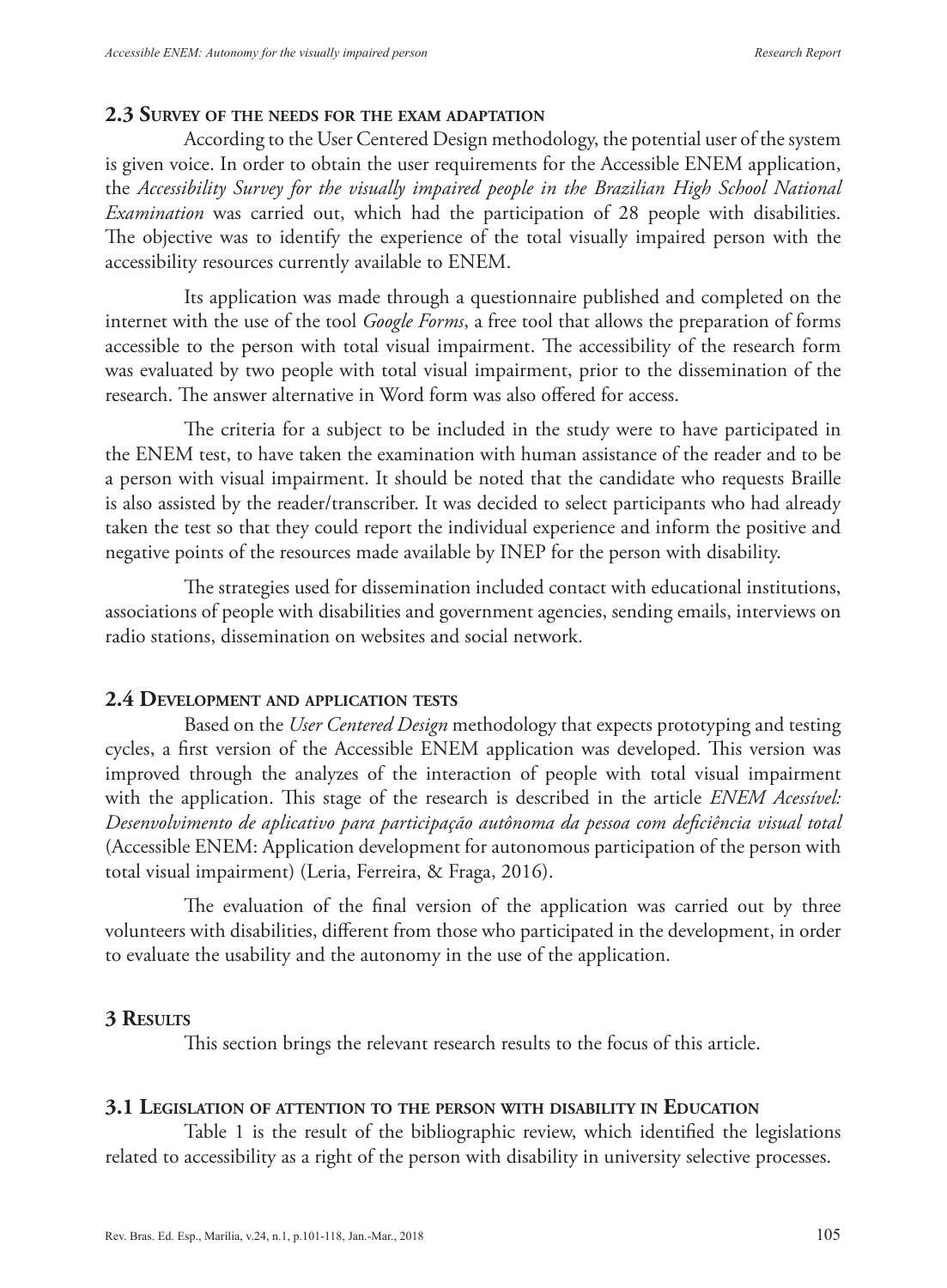| <b>Publications / Sources</b>                                                          | <b>Contributions</b>                                                                                              |
|----------------------------------------------------------------------------------------|-------------------------------------------------------------------------------------------------------------------|
| Decree No. 6.949<br>(2009)                                                             | It presents the concept of disability and accessibility as a right of the<br>person with disability.              |
| Decree No. 5.296<br>(2004)                                                             | It defines visual impairment and legitimizes accessibility in the area of<br>communication and information.       |
| Decree No. 13.146<br>(2015)                                                            | It ensures the use of the computer and AT in university selective processes.                                      |
| Decree No. 3.298<br>(1999)                                                             | It regulates Special Education in Higher Education.                                                               |
| Law No. 9.394<br>(1996)                                                                | It ensures the person with disability the right to attend common classes.                                         |
| Constitution<br>(Constituição da República Fede-<br>rativa do Brasil, 1988)            | It defines discrimination on the grounds of disability and recognizes lawful<br>forms of positive discrimination. |
| Technical Assistance Committee<br>(Secretaria Especial dos Direitos)<br>Humanos, 2009) | It defines AT.                                                                                                    |

**Table 1.** Publications analyzed in the research Source: Elaborated by the authors.

# **3.2 Current scenario of people with disabilities in ENEM**

The resources provided by INEP for candidates with disabilities are summarized below. Based on the information presented in the *Nota Técnica - Atendimento Diferenciado no ENEM* (Technical Note - Distinguished Service in ENEM) (Ministério da Educação, 2012a), the following resources are made available for the person with disability during the exam: test in Braille, reader assistance, test of the reader<sup>10</sup> transcription assistance, individual room, 1 hour additional time and interpreter guide.

The ENEM selection process takes place over two days of exams, of different durations that evaluate different areas of knowledge. Each edition of the exam has one piece of writing and 180 multiple choice questions, 90 on each test day, and are divided into groups of 45 questions, covering the four areas of knowledge: 1 - Human Sciences and their Technologies; 2 - Natural Sciences and their Technologies; 3 - Languages, Codes and their Technologies and 4 - Mathematics and its Technologies.

According to the ENEM Official Publication 2016 (Edital **nº 10**, 2016), people with disabilities may request an additional hour to finish the exam. Thus, the person with disability has an average response time of three minutes and 40 seconds per question, which adds 40 seconds per question in relation to the other participants.

In the exam editions analyzed - those from 2011 to 2014 - the writing test question presents the following format to describe the proposed theme (Ministério da Educação, 2015): an introductory text; texts and/or images that describe the proposed theme, which can vary

<sup>&</sup>lt;sup>10</sup> Test of the reader: Test made with ink, which has the descriptions of the images.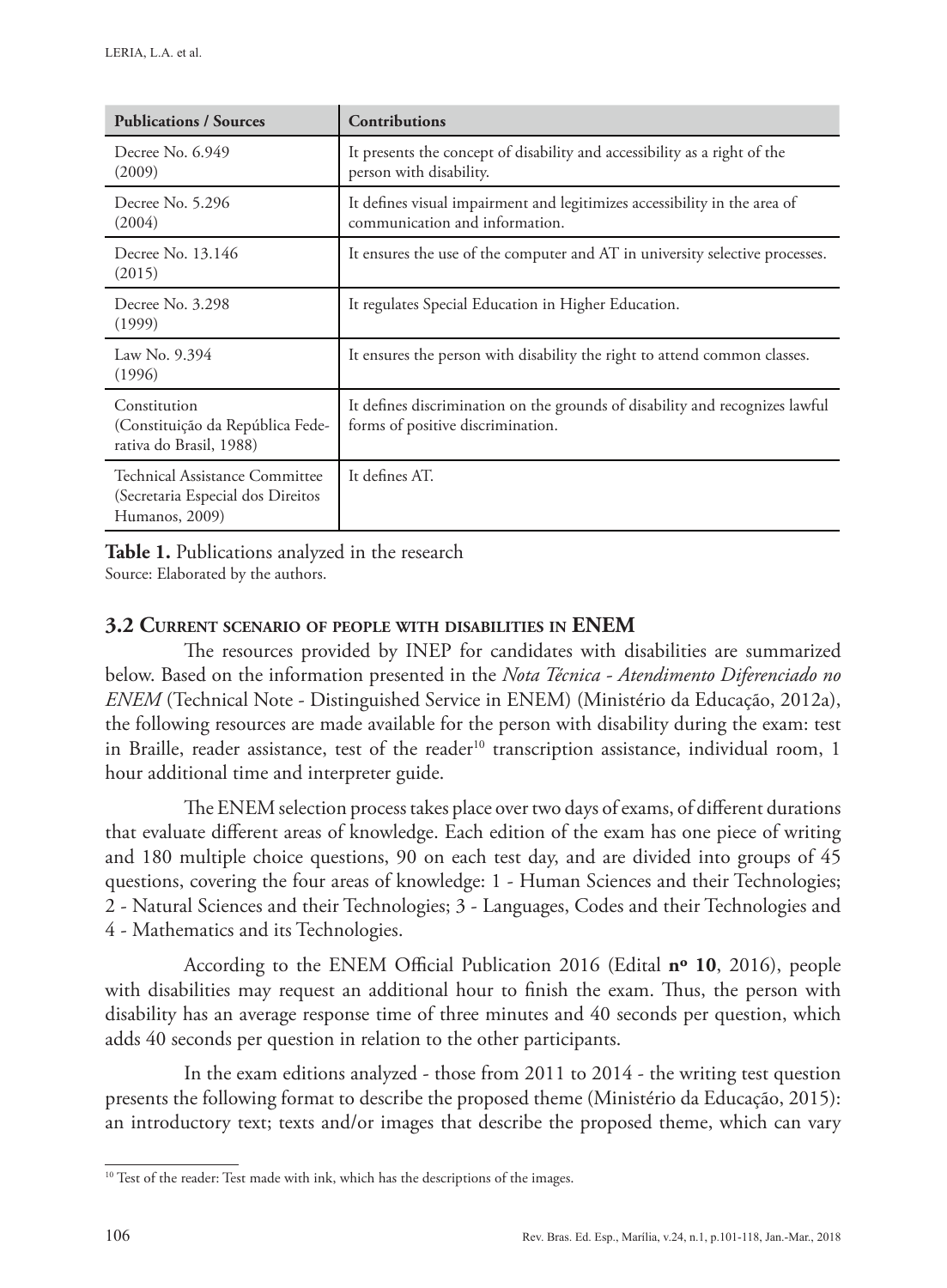from one to three contents depending on the test; and test instructions. According to INEP guidelines, the writing test question must respect the minimum limit of 7 lines and maximum of 30 lines of content. INEP also advises that the answers of multiple-choice questions and the piece of writing should be transcribed into their respective response cards and writing sheets (Edital **nº 10**, 2016). It was observed that an edition of the exam presents an average of 100 images in addition to the great volume of text, containing about 30 pages per exam in ink.

#### **3.3 barriers and adequacy needs for the person with total visual impairment**

In this section, we detail the views of people who answered the *Accessibility Survey for the visually impaired people in the High School National Examination* about how the resources identified in the previous section are effectively made available and used. The description of the resources are shown in Table 2.

| <b>Resource</b>             | Description of resource use                                                                                                                                                                                                                                                                                                                                                                                                                                                                                                                                                                                                                                                                                                                                                                                                                                                                                                                                                                                                                                                                                                                                                              |
|-----------------------------|------------------------------------------------------------------------------------------------------------------------------------------------------------------------------------------------------------------------------------------------------------------------------------------------------------------------------------------------------------------------------------------------------------------------------------------------------------------------------------------------------------------------------------------------------------------------------------------------------------------------------------------------------------------------------------------------------------------------------------------------------------------------------------------------------------------------------------------------------------------------------------------------------------------------------------------------------------------------------------------------------------------------------------------------------------------------------------------------------------------------------------------------------------------------------------------|
| Test in Braille             | The exam is transcribed in Braille (text, mathematical formulas and drawings of simple figures). A<br>private room, two readers and the 'Test of the reader', which is a test in ink with descriptions of the<br>images, are made available with the test in Braille. Although the 'Braille Machine' <sup>1</sup> does not appear in<br>the ENEM Official Publication as an available resource, the research reports indicate that four people<br>used this resource for the writing test during the ENEM exam in 2010, 2013 and 2015, in the states<br>of Minas Gerais, São Paulo and Rio de Janeiro. The participant is placed in a private room and receives<br>the test in Braille with the drawings of the figures in high relief. In addition, he/she receives assistance<br>of readers to help in reading, if they are requested, and to understand the images, whose descriptions<br>are only in the 'Test of the reader'. The readers also act as transcribers to fill out the response card and<br>transcribe the piece of writing by using ink. For transcription the participant must dictate the writing,<br>spelling the accent marks, punctuation and special characters. |
| Reader assistance           | Specialized reading service for people with disability. The readers act in pairs and have the 'Test of the<br>reader'. The participant is placed in a private room and receives the assistance of readers to read the<br>test and description of images. The readers alternate when reading. The 'Test of the reader' contains<br>the description of illustrations, images, maps, tables and graphs. The readers also act as transcribers, as<br>described in the previous item (Test in Braille).                                                                                                                                                                                                                                                                                                                                                                                                                                                                                                                                                                                                                                                                                       |
| Transcription<br>assistance | Specialized service to fill out multiple choice and complete writing questions evidence for participants<br>unable to write or fill in the response card. The participant is placed in a private room and receives the<br>assistance of the transcribers to fill out the response card and transcribe the piece of writing by using<br>ink. The transcribers act in pairs, often in partnership with the readers, as described in the item 'Test<br>in Braille'. The transcriber does not receive the test of the reader.                                                                                                                                                                                                                                                                                                                                                                                                                                                                                                                                                                                                                                                                |
| Interpreter guide           | A professional specialized in forms of communication and techniques of guidance, translation and<br>interpretation to mediate the interaction between people with deafness/blindness, the test and the<br>others involved in the application of the exam. Not enough information was found to describe the<br>performance of the support of the guide-interpreter for deaf-blind people, in addition to the fact that<br>the resource is applied in a private room.                                                                                                                                                                                                                                                                                                                                                                                                                                                                                                                                                                                                                                                                                                                      |

## **Table 2.** Accessibility resources for the person with total visual impairment in ENEM

1 'Braille Machine': A typewriter in Braille, which allows typing the text in Braille and prints in Braille and in Portuguese with the writing in ink.

Source: Elaborated by the authors.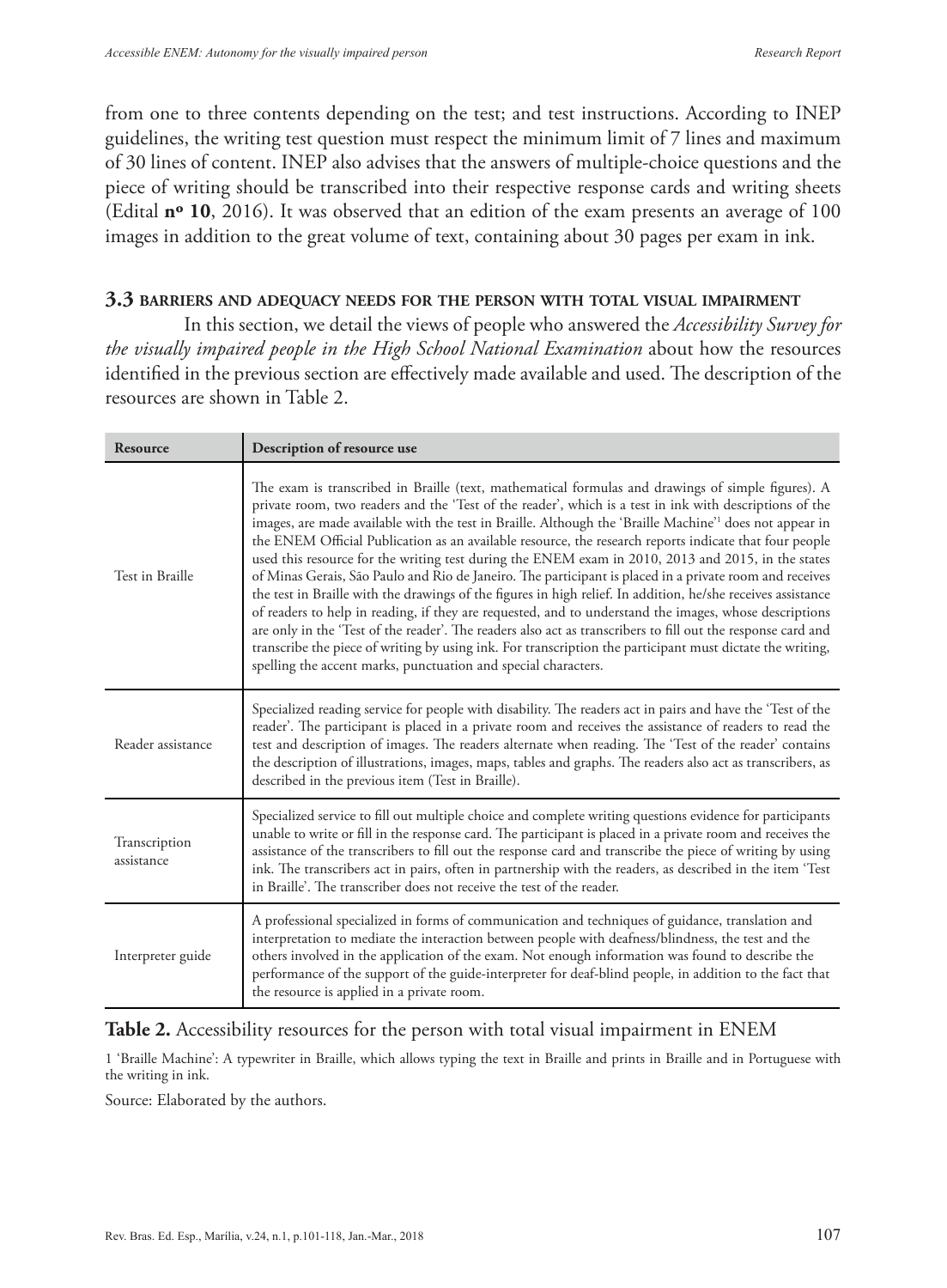In order to systematize the reports obtained in the research, the act of performing the test as a process containing four activities was decided, namely: 1- access the content of the test; 2 - understand the information; 3 - solve the question - activity that depends only on the student; and 4 - demonstrate knowledge by marking the alternative or writing the essay. Based on this process, during the analysis of the research reports, barriers to take the ENEM were identified in three of these four activities.

#### **3.3.1 Barriers to content access of the exam**

Regarding the barriers to content access, the testimonies reported difficulties both for those who ask for the assistance of the reader and for those who request the test in Braille. Considering the test in Braille, the large number of texts generates a large volume of printed sheets (three times the amount of the test in ink), which makes handling difficult. The large volume of the tests in Braille and the short amount of time to answer the questions were reported as causes of impediment of the *complete* reading of the test. It is important to reiterate that visually impaired people have different levels of Braille proficiency, but on average '[...] Braille readers read at about half the speed of print readers' (Pring, 1984 as cited in Dimitrova-Radojichikj, 2015, p. 2).

For those who use the human assistance of the reader, there were flaws in the reader's training for reading, especially specific terms such as chemical and mathematical formulas, as well as reading texts in other languages or even the fluent reading of Portuguese.

#### **3.3.2 Barriers in the understanding of information**

According to reports, the understanding of the text is hindered, because the reading (spoken) by the reader is not the habitual way, practiced in everyday life of the people with total visual impairment. In addition, the lack of autonomy to re-read the text, a necessary process for understanding, creates embarrassment, fatigue and discomfort.

The readers' alternate during the test, a practice used to avoid the fatigue of these professionals, and the consequent alteration in the form of reading and speech speed, requires adaptation and resulting cognitive effort on the part of the person with total visual impairment. The lack of autonomy to read and re-read the sentences leads to a greater cognitive effort, due to the need to change focus (from the understanding of the text) to communication with the reader (verbalize what should be read again) requesting to return to the previous sentence, repeat the last word or read a paragraph again. Thus, besides the reported embarrassment, the process for understanding a spoken text, which, at first, seems simple, requires an additional effort from those with total visual impairment.

Another barrier that hinders the understanding of the content is the amount of images in the exam (average of 100 images per edition), that is, they account for approximately 50% of the content of the questions. Although the images are described, many are complex and the descriptions are not sufficient to allow their understanding. The additional effort to understand the texts (spoken), considering the length of the exam (5 hours on the first day and 6 hours and 30 minutes on the second day), in addition to the image descriptions that are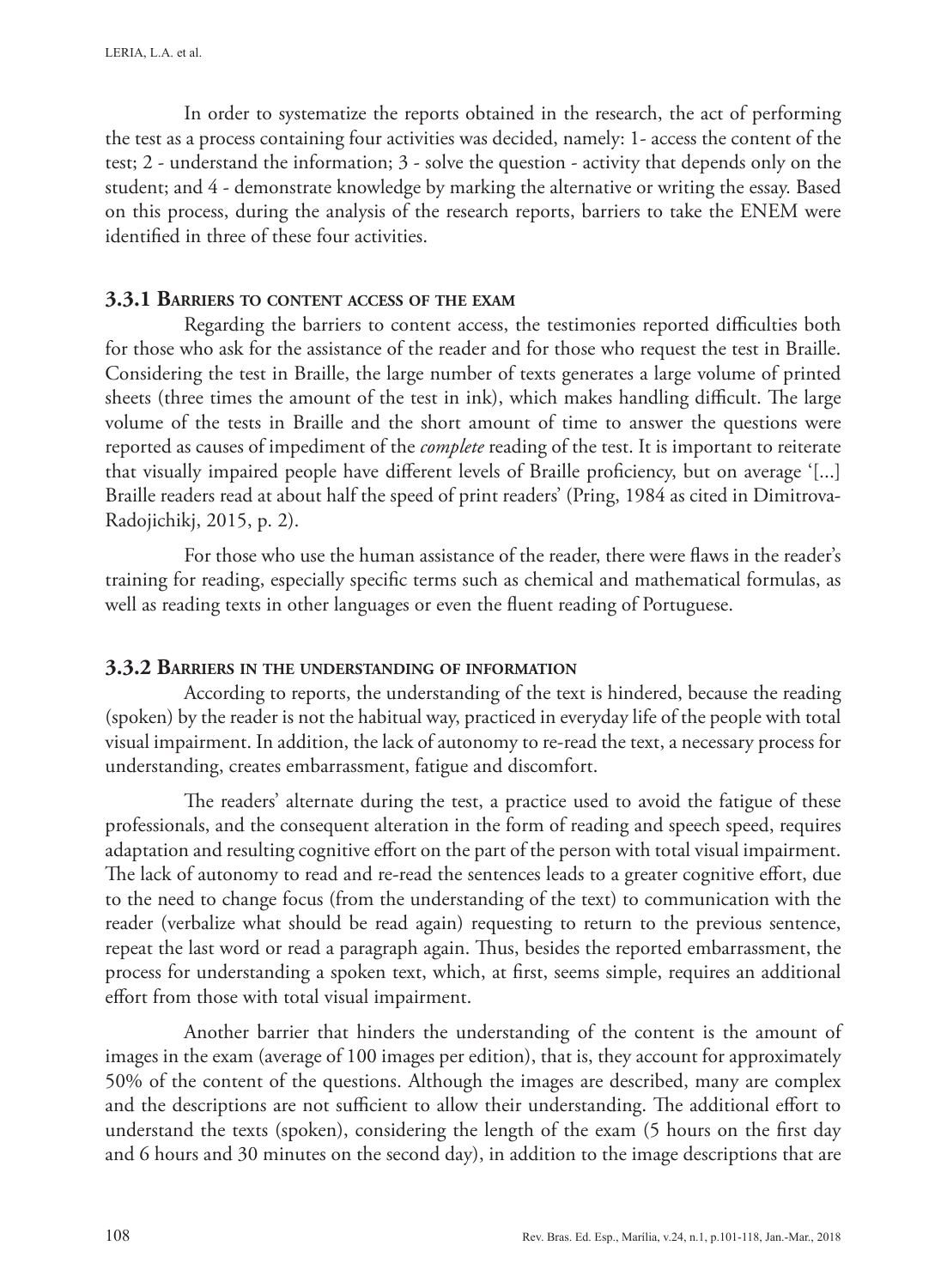difficult for the person with total visual impairment to understand. Although a comparative study of the cognitive load of the candidate with total visual impairment has not been done in relation to the non-disabled candidate, we can state that the burden is higher and that the person with disability is at a disadvantage due to the loss of autonomy.

#### **3.3.3 Barriers to express knowledge**

In order to complete the writing test, the person with total visual impairment has to mentally elaborate the sentence, dictate the text to the reader, including punctuation marks, accent marks and the spelling of complex words and request proofreading and transcription of the text several times. It is also necessary to control the number of lines in the piece of writing. According to the research, the lack of autonomy in this process hinders its result, generating lack of confidence in the transcription and constraint, as well as time wasting.

In addition, the transcription of the responses on the response card and the possibility of failures in this process also generate lack of confidence and discomfort in relation to the test. According to the participants, at the end of the test, the reader is also tired and subject to failure. The mental effort to write and dictate the text, besides the lack of autonomy, generate conditions of inequality for the visually impaired to perform the test.

#### **3.4 Accessible ENEM application and its validation**

Based on the survey of accessibility barriers, the functionality of Accessible ENEM has been specified and developed. The Accessible ENEM was designed according to the concept of Universal Design.11 For this reason, it has a graphic interface and can be used by people with or without disabilities.

Accessibility in digital environments enables access to any type of digital content for the user, regardless of their disability. For this to be possible in the web environment, the application must be built according to the World Wide Web Consortium (W3C) guidelines, which regulates content interpretation standards and application development with web accessibility rules. In the development of Accessible ENEM, besides the W3C accessibility recommendations (Web Content Accessibility Guidelines [WCAG2], 2008), the ISO-IEC 25010 (International Organization for Standardization, & International Electrotechnical Commission, 2011) quality criteria were also used to specify and evaluate the application.

The Accessible ENEM works seamlessly with screen reader technology, which makes use of speech synthesis technology, turning texts into an audible response. For the study, the use of AT NVDA (NV Access, 2015) was chosen because it is a free, good quality software and well accepted by people with total visual impairment (W3C-Brasil, 2013).

The functions of the application are divided into four distinct modules: identification, test questions, writing test and finalization of the test. The user starts navigating the Accessible ENEM by reading the instructions page, which presents the features of the application, then the

<sup>&</sup>lt;sup>11</sup> Universal design: conception of products, environments, programs and services to be used, to the greatest extent possible, by all people, without adaptation or specific design (Web Accessibility Initiative [WAI], 2010).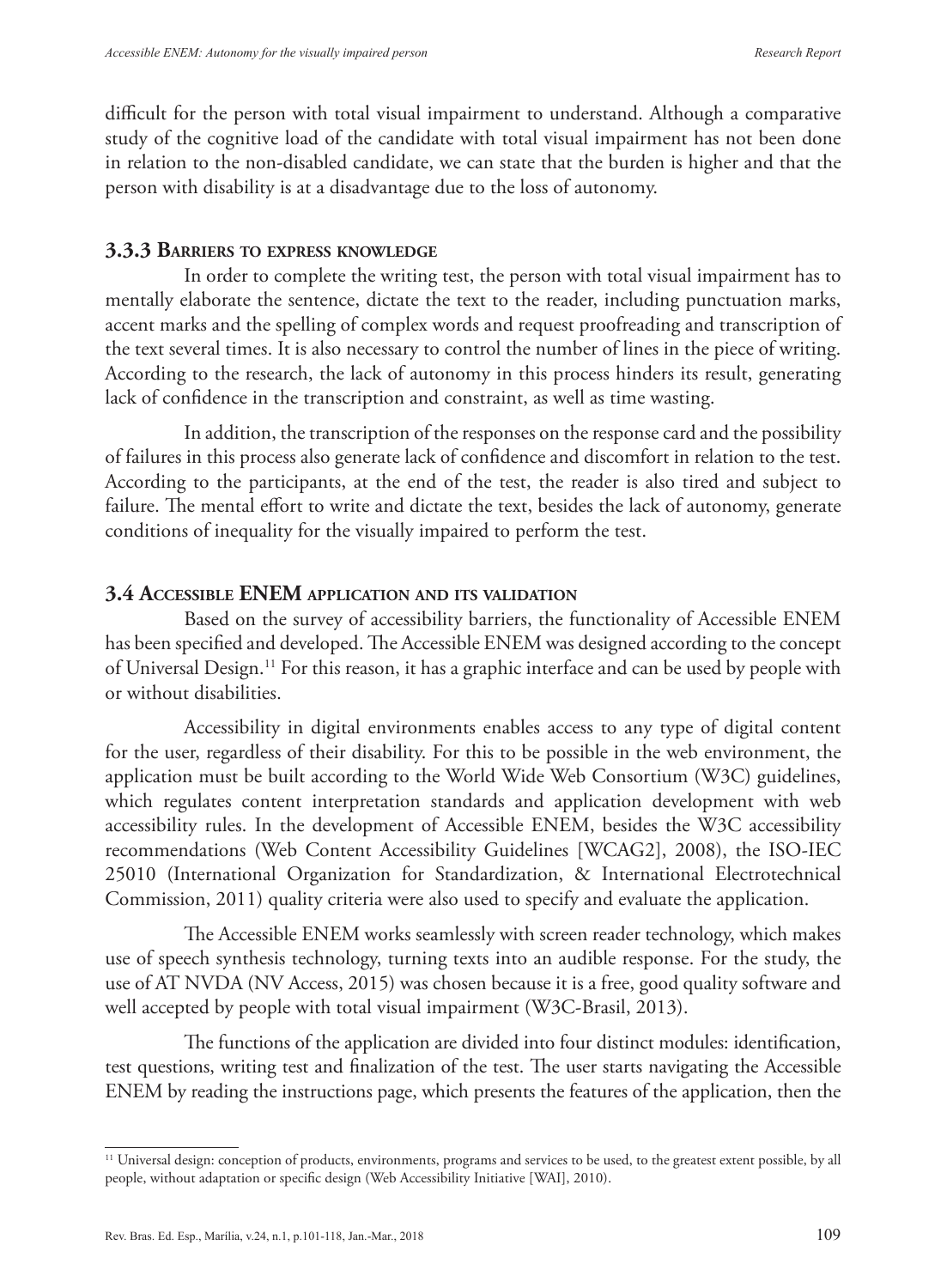user inputs the data for identification on the exam and starts the test. From there, he/she answers the questions in the multiple choice questions module, writes the essay, and ends the test.

It is important to note that the candidate does not need to know the various features of the NVDA Screen Reader to use the application. The design of the application took into account that not all candidates will be familiar with screen readers, therefore this knowledge could not be taken into account for the use of the application, hence, navigating around the various modules and between each question and its alternatives occurs in a simple way, the design uses only the 'tab' or 'down arrow' tabs for the forward function and 'up arrow' and 'shifttab' for the return function, allowing navigation between the question and the alternatives, advancing or returning as the participant chooses.

In order to allow the application to be used autonomously by the person with total visual impairment, Accessible ENEM announces, during navigation, the place where the user is in the application (module, function, text and others), and the action that he/she can perform (choose the alternative, record the piece of writing or navigate to an unanswered question). In addition, it informs, after the interaction, which action was performed and asks for confirmation. The following describes the features of the application.

# **3.4.1 Module 1 – Identification**

 The identification page allows the participant to register his/her name and ID number.

# **3.4.2 Module 2 - Questions**

The multiple choice question module considers the different formats of questions and alternatives identified during the requirement survey, namely: test question and alternatives in text, statement and question with text and image.

In this module the candidates can listen to the test question, the description of the images and the alternatives, as well as read and re-read the texts as many times as necessary according to their need and command. After choosing the alternative, the application announces the message requesting confirmation of the chosen alternative and automatically navigates to the next question. Figure 1 shows the question module page.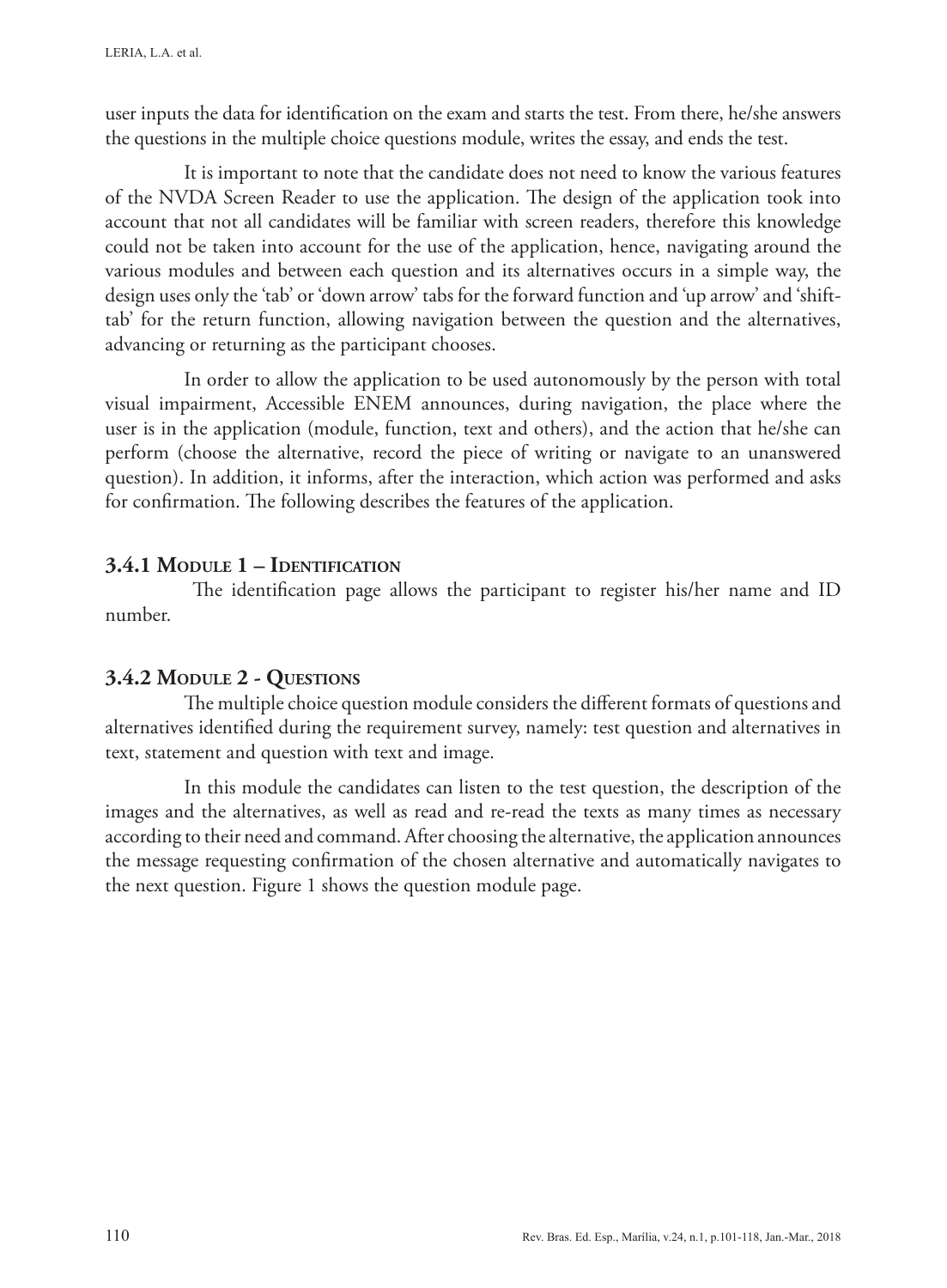| <b>JOCULU</b><br>REAL SOCIAL<br>Aga GM CASA<br>E CORM CORA!                       | Questão 1 -<br>Enunciado: O efeito de sentido da charge é provocado pela combinação de informações visuais<br>e recursos linguísticos.<br>No contexto da ilustração, a frase proferida recorre à? |
|-----------------------------------------------------------------------------------|---------------------------------------------------------------------------------------------------------------------------------------------------------------------------------------------------|
| Alternativa A<br>Alternativa B<br>Alternativa C<br>Alternativa D<br>Alternativa E | Alternativa A. - polissemia, ou seja, aos múltiplos sentidos da expressão "rede social" para<br>transmitir a ideia que pretende veicular.                                                         |
|                                                                                   | $\rightarrow$<br>Buscar Redação Finalizar Ajuda<br>Questões Sem Resposta da Matéria 1   Mudar Matéria                                                                                             |

**Figure 1.** Accessible ENEM question module<sup>12</sup> Source: Page of the Accessible ENEM application.

The question module has additional tabs to help the user perform the test that allow him/her to: navigate between the application modules, navigate between the exam subjects, access the list of unanswered questions and access a specific question by its number.

## **3.4.3 Module 3 – Writing test**

In this module, the candidate can listen to the writing test proposal, the supporting texts, the descriptions of the images related to the theme and the instructions for writing. In addition, he/she can type and proofread his/her piece of writing, reading and re-reading the text with autonomy. The application controls the length of the piece of writing, informing the participant how many characters are typed. After finishing it, the participant registers his/her piece of writing with the 'Save Copy' option.

## **3.4.4 Module 4 – Finishing the test**

When the candidate completes the exam, the application checks for unanswered questions and whether the minimum and maximum numbers of character of the piece of writing are within the limits established for the exam. If inconsistencies are identified, the candidate hears the alert message advising that the piece of writing needs to be verified and the questions finalized and, then, he/she can correct the inconsistencies.

In the next item, we analyze the solutions implemented and the results observed during the evaluation performed by three volunteers with total visual impairment.

<sup>&</sup>lt;sup>12</sup> Note of translation: The image shows an example of a question and one of the alternatives that the user can choose from. The menu below shows the following features: unanswered test questions of the subject, change subject, search, writing test, finish, help.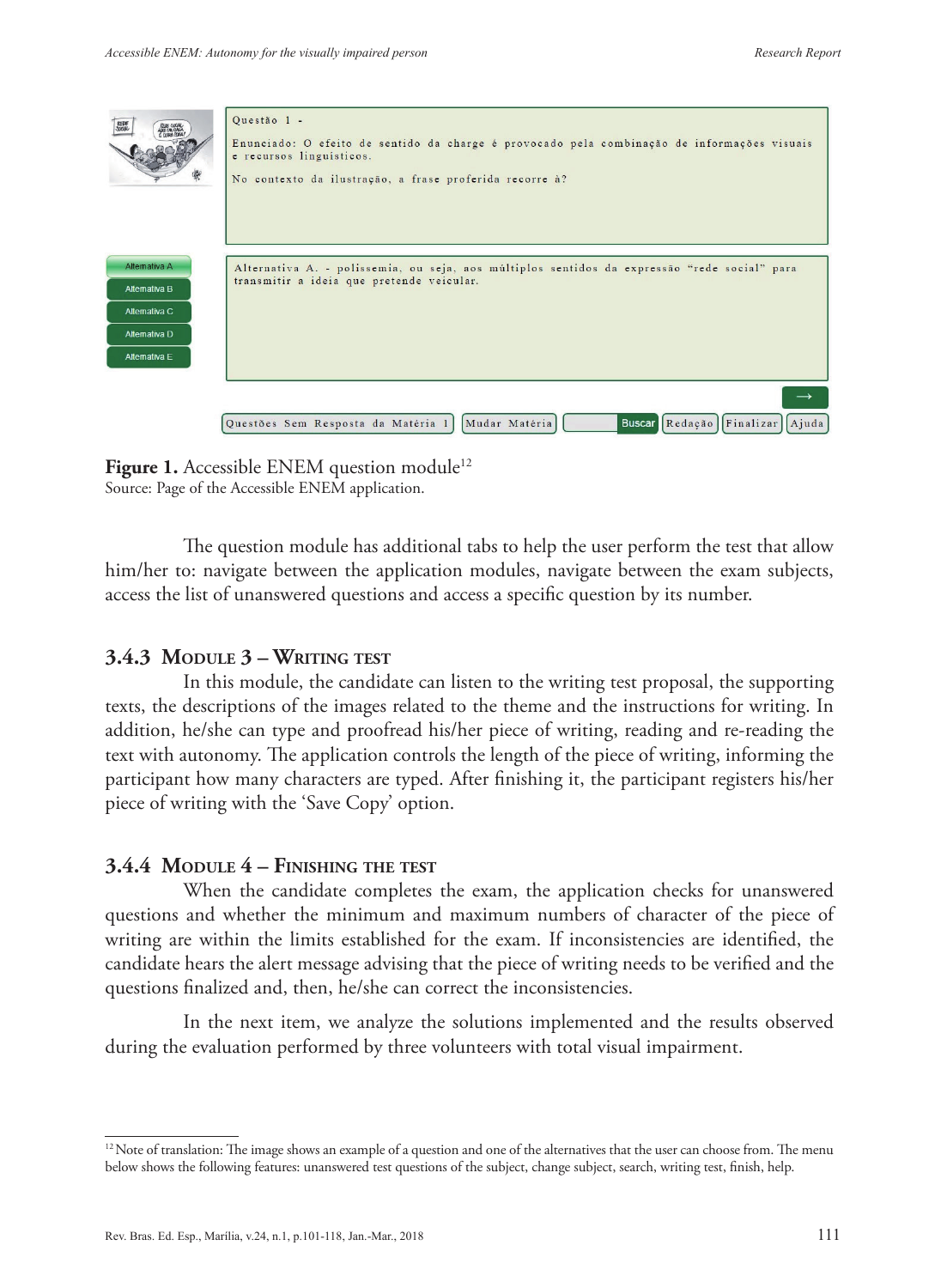# **4 Discussion**

Based on the analysis of the usability test results of the Accessible ENEM and the evaluation of satisfaction of the user when using the application, the main factors that demonstrate the autonomy and satisfaction (comfort, confidence, utility and pleasure) in the use of the application on the part of the people with disability were set. These participants collaborated to eliminate the difficulties encountered in the examination, mainly the ones related to the existing communication barriers. These factors are presented below, grouped into three sections that discuss, respectively, how the Accessible ENEM application favors access to the content of the exam, how the application facilitates the understanding of the content of the exam and how the Accessible ENEM allows the participant to demonstrate his/her knowledge with autonomy.

# **4.1 Accessible ENEM favors access to the exam content**

Access to information on the content of the test is a basic condition to carry it out. In section 3.3.1, difficulties were reported around access to this information, due to the training of the reader to read the exam, as well as the difficulty in the complete reading of the extensive test in Braille, which has an average of 90 sheets per edition. The Accessible ENEM minimized these difficulties, favoring access as described below.

In relation to the difficulty of understanding symbols, such as in Mathematics and Chemistry, the application allows the substitution of *ad hoc* reading of content previously elaborated by professionals of specific areas of knowledge, in the form of a description text. In this way, the quality of the information and the independence of the education of the reader are guaranteed, since, during the reading of the question, the prepared texts are read automatically by the screen reader as if they were descriptions of images.

Regarding the reading of texts in Portuguese and other languages, Accessible ENEM is set up to read texts accurately, including English and Spanish texts, without accent, and automatically change the voice according to the language. For this, besides the accessible application, it is necessary to correctly parameterize the screen reader and use a synthesizer with adequate voice. Considering the exhaustion generated by handling the large print volume in Braille, the application can make the exam easier for readers who have less proficiency in reading the code.

 The success of the Accessible ENEM in relation to favor the access to content depends, however, on some factors that are part of the context of use. First, content prepared by the examiners should be of good quality, accessible, follow the recommendations of digital accessibility (WCAG2, 2008) and be validated by means of screen reader testing. During application usability testing, we were able to verify how small content accessibility issues can compromise understanding.

# **4.2 Accessible ENEM facilitates the understanding of the content**

In section 3.3.2, barriers related to the understanding of the exam content were reported, such as: lack of autonomy for reading; discomfort and embarrassment in the request to re-read the text; difficulty in understanding images; additional effort to understand the (spoken) reading, with the help of the reader.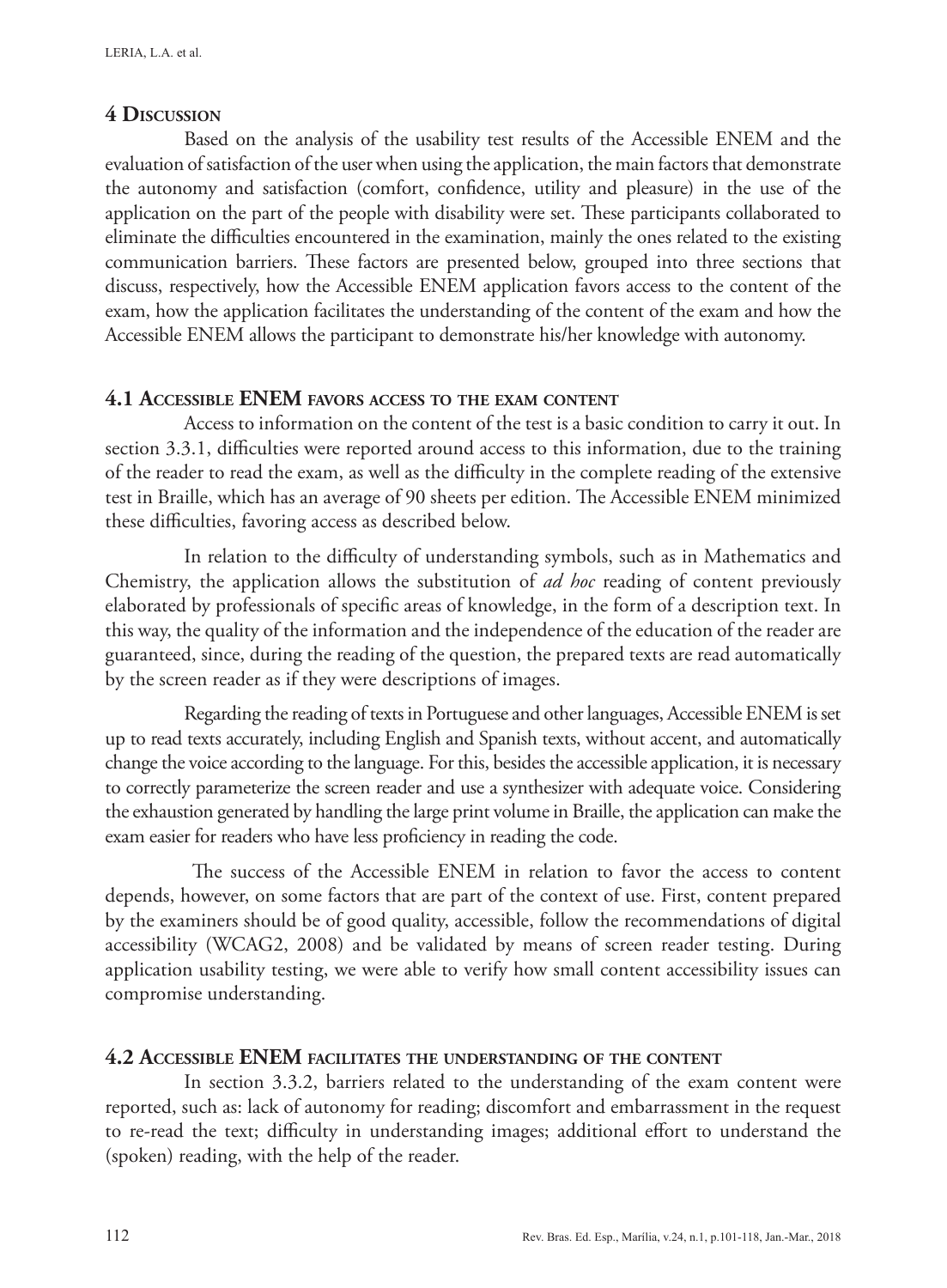According to the testimonies of the participants, the usual way of reading that people with total visual impairment have is the screen reader, which is used several hours a day. The Accessible ENEM allows the person with disability to read and re-read the text as many times as necessary, in a natural and effortless way to complete the task, allowing all the attention to be focused on the understanding of the text.

Also reported was the feeling of comfort in performing the test by listening to the screen reader, which maintains consistency in the voice from start to finish, without changing the tone or even speed during the reading or manifesting fatigue at the end of the test.

The success of the Accessible ENEM in favor of understanding the content depends on factors that are part of the context of use. For example, while the writing of mathematical formulas is standardized, their reading is not. There is scientific work on the verbalization of mathematical symbols, but a standardization for the Accessible ENEM application does not solve the lack of standardization in the teaching of mathematics in schools (Fuentes & Ferres, 2012).

Similarly, offering access to the text in a foreign language can be a barrier to the student who reads, but does not speak the foreign language. The participant could be given the option of listening to the texts in another language, with the voice in Portuguese (with an accent), as this is the way some people with disabilities are accustomed to listening to texts in another language. Oral comprehension in a foreign language is not required by the exam and is imposed on the person with total visual impairment, both with the application and with the reader.

As for the difficulty in understanding the images, the use of the application is not enough to completely solve this issue. The Accessible ENEM allows access to the descriptions of images, but, according to reports, access to the description of images with autonomy does not guarantee understanding. Participants said they prefer human assistance, which, despite spending time, can see and give examples of the images and clarify doubts about the more complex ones. However, this means favoring some participants and undermining others depending on the attitude and ability of the reader to describe the images.

There are aspects of accessibility that a computational application cannot provide in the context of an exam such as ENEM. They depend on pedagogical aspects and the public policies of the exam. Even if there is a description of images, it seems appropriate to evaluate the possibility of elaborating a differentiated test with questions that evaluate the knowledge without using visual means (images) for the candidates who do not see. The concept of disability based on the principle of equality implies recognizing difference in order to offer conditions of equality (Capelline, & Rodrigues, 2012). Therefore, we understand that in order to solve this issue, it is appropriate to use positive discrimination, that is, the creation of a differentiated test would be appropriate to achieve equality of conditions.

# **4.3 Accessible ENEM allows the participant to demonstrate knowledge with autonomy**

As mentioned in section 3.3.3, the lack of autonomy to write the essay, as well as the embarrassment caused by the proofreading process - which requires reading and re-reading the text - and the lack of confidence in the transcription of the response card and writing test are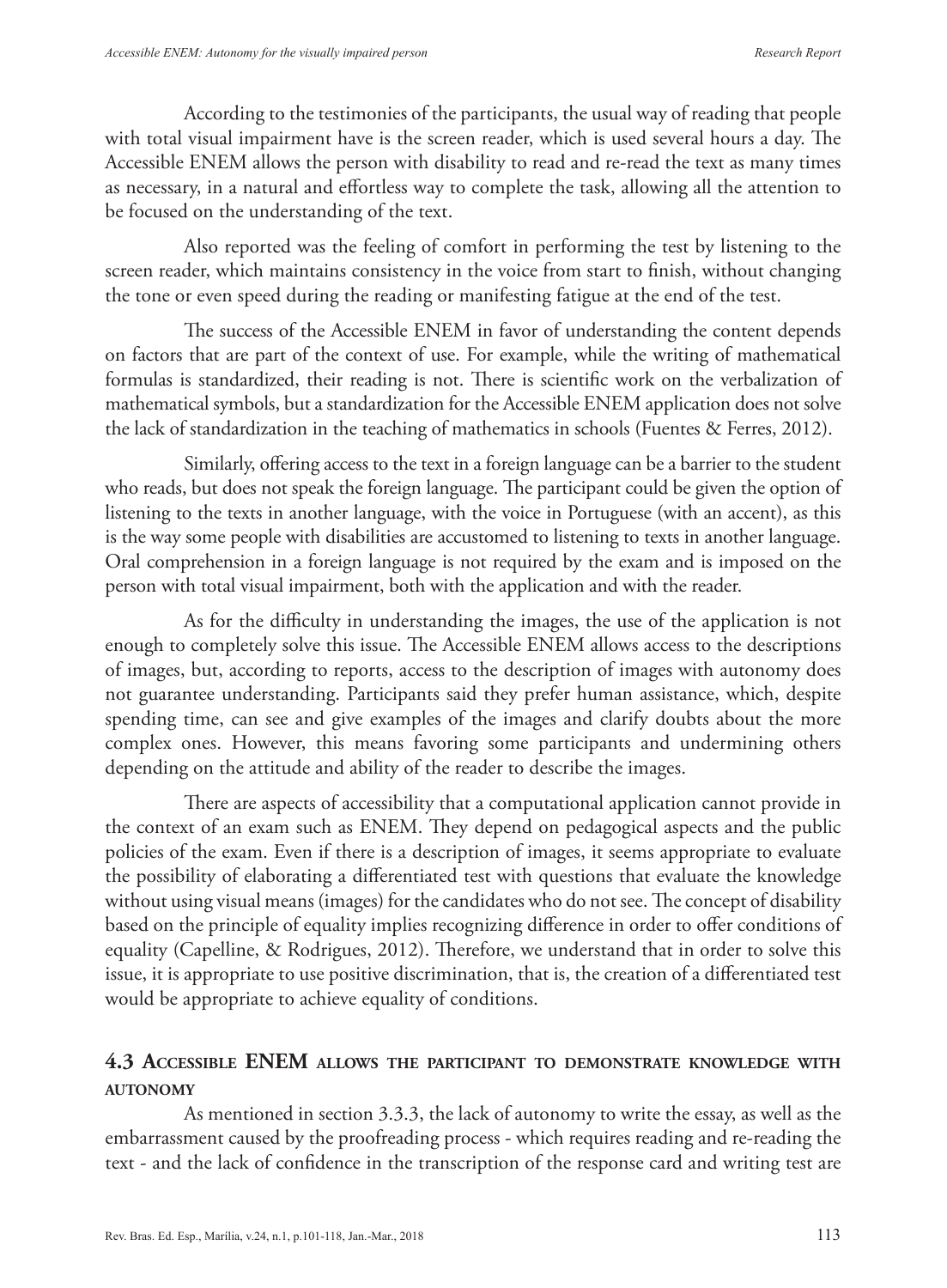barriers to express the knowledge of the candidate with disability. Thus, the Accessible ENEM presents the solutions that follow.

With the use of the Accessible ENEM, the participant has the autonomy to write the essay quietly, which facilitates the elaboration process, writing and proofreading the text. He/she may perform this activity without the discomfort and embarrassment of needing the assistance of another person accompanying each part of the process.

The use of Accessible ENEM improves the confidence of the person with total visual impairment in the writing result, which, with the application, only depends on the participant him/herself, eliminating the possibility of spelling mistakes that may occur with human assistance during transcription. Moreover, according to reports, the confidence of the participant improves, which helps to accomplish the task with freedom and autonomy, that is, without external factors that can disrupt creation.

The Accessible ENEM allows the person with disability to register his/her own answers, have control of the questions that have not been answered and control the size (minimum and maximum) allowed for the piece of writing. These factors increase the confidence of the person with total visual impairment and the possibility that their result is more accurate, that is, the actual performance of the person with disability in the test, since it is not subject to possible failure committed by the reader or subject to a disagreement in the communication with the reader. As one participant said during the study, a 'B' pronounced by the reader can easily be mistaken for a 'D'.

## **4.4 Difficulties observed in the use of accessible ENEM**

Still in relation to the context of use, the tests showed that some of the Accessible ENEM resources for the candidate to control the test, such as the '*Mudar Matéria*' (Change subject) and '*Questões Sem Resposta da Matéria*' (Unanswered questions of the subject), were neither used or identified by the participants. It was found that it is necessary for the person with total visual impairment to have access to the application prior to the examination for training.

The difficulty of the test participants in adapting to different keyboards than their own was observed. In the project, after detecting the problem related to the keyboard, three types of keyboard to choose from were offered to the person with disability before the test. In the same way, INEP may include the keyboard as an accessibility resource, to be chosen by the person with total visual impairment at the time of registration, since INEP '[...] contacts each requester to confirm the requested resource' (Ministério da Educação, 2012a).

# **5 Conclusion**

This study indicates the use of an application with digital accessibility as a way to make the ENEM test available for people with total visual impairment, and because there is a demand for adaptations, the application meets this demand and it is a right of the person with disability, as stipulated by law.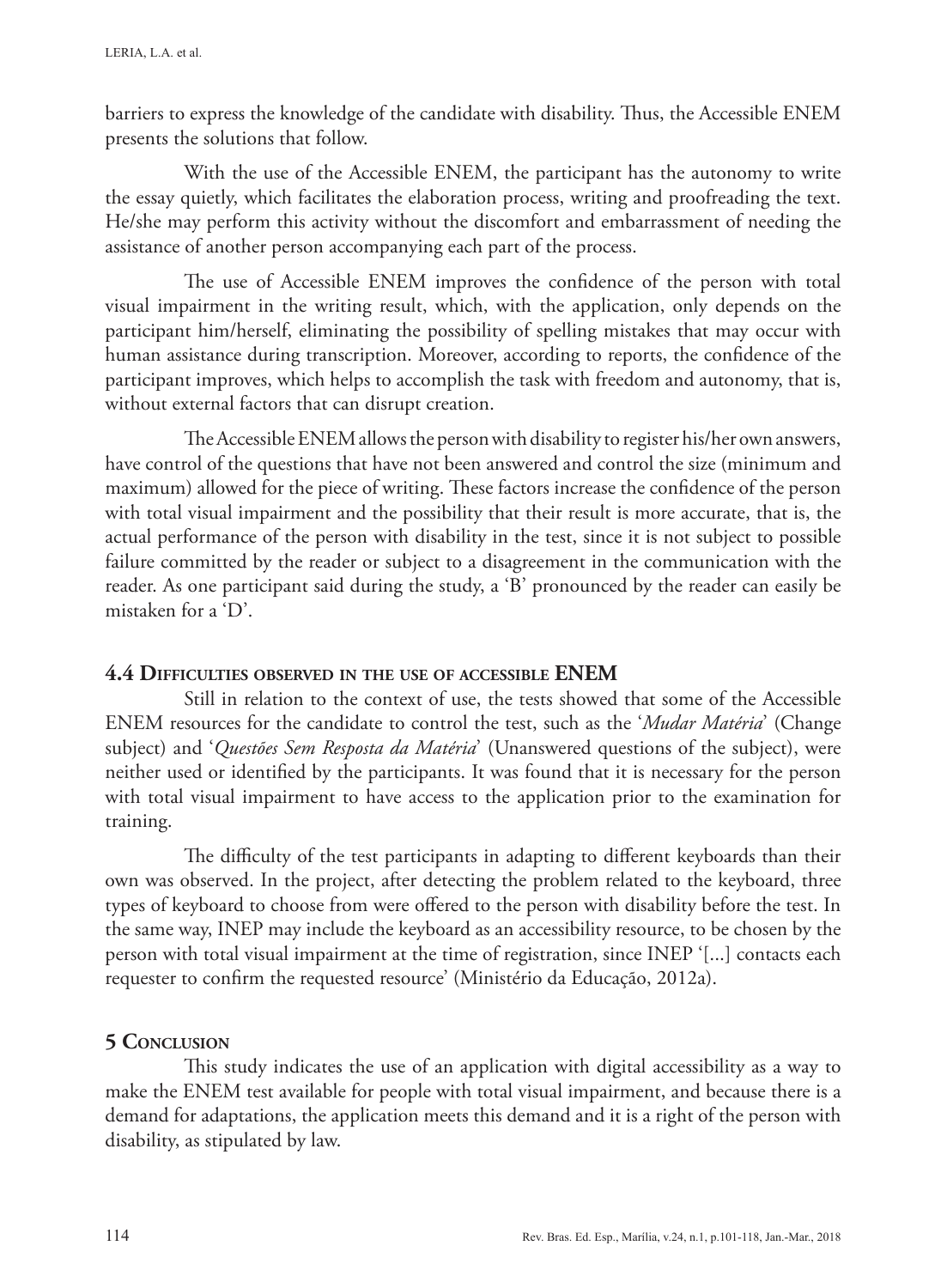The study showed that there are barriers in the current process that limit access to information and make the comprehension of the content of the test difficult, besides this it hinders the expression of knowledge by the person with total visual impairment. From the tests and testimonials of participants with total visual impairment, we concluded that the application facilitates access to the information of the test content, eliminates the additional effort to understand the texts (spoken) by the reader and allows to perform the writing test and control its proofreading.

With our study, we concluded that the Accessible ENEM application allows the person with total visual impairment to perform the test with autonomy, concentrating better on the evaluation, without being affected by external factors. The use of the application provides equality of conditions for the person with total visual impairment during the examination. However, the context in which this study is inserted is complex and interdisciplinary. The effort to implement a nationwide exam, such as ENEM, in a fully accessible form for the person with total visual impairment, is certainly greater than the development of an accessible application. It necessitates the involvement of numerous other members of the process, in addition to the person with total visual impairment, as was done in this research. Special education professionals, those responsible for developing accessible content, information security specialists, those responsible for the application distribution logistics and computer equipment, social and educational inclusion policy managers, readers, and various of other stakeholders should be consulted to promote changes in the process, and in the careful selection of technology and training of people.

An example of this complexity is that the use of technology is itself a potential barrier: students who have not had high exposure to the computer or the use of the screen reader may feel intimidated to take the test with a resource they are unfamiliar with. For this, training mechanisms would have to be made available and disseminated, such as simulated exams using the application through the internet. In this sense, it is prudent that the application is offered as another alternative resource, along with other resources currently available (test in Braille and human assistance) in order to be an option to the person with total visual impairment as stated in the Brazilian Law of Inclusion (Decreto nº 13.146, 2015).

Considering these aspects, the study fulfills the purpose of showing the viability of the technology, but it is only part of the solution to obtain accessibility in university selective processes. It is evident the need for new research and investment in projects and actions with the aim of developing a technological solution according to the concept of universal design that can be used by anyone regardless of the disability and allowing for different types of exams, consisting of a digital platform with real conditions of equality in the selective processes.

#### **References**

Act. (2016). *Preparing for the ACT Test Special Testing*. Retrieved April 15, 2017, from http://www.act. org/content/dam/act/unsecured/documents/preparing\_for\_ACTSplTst\_Web.pdf

Barbosa, S. D. J., & Silva, B. S. (2017). *Interação Humano-Computador*. 2. ed. Rio de Janeiro: Leanpub.

Bersch, R. de C. R. (2017). *Introdução à tecnologia assistiva*. Retrieved April 10, 2017 from http://www. assistiva.com.br/Introducao\_Tecnologia\_Assistiva.pdf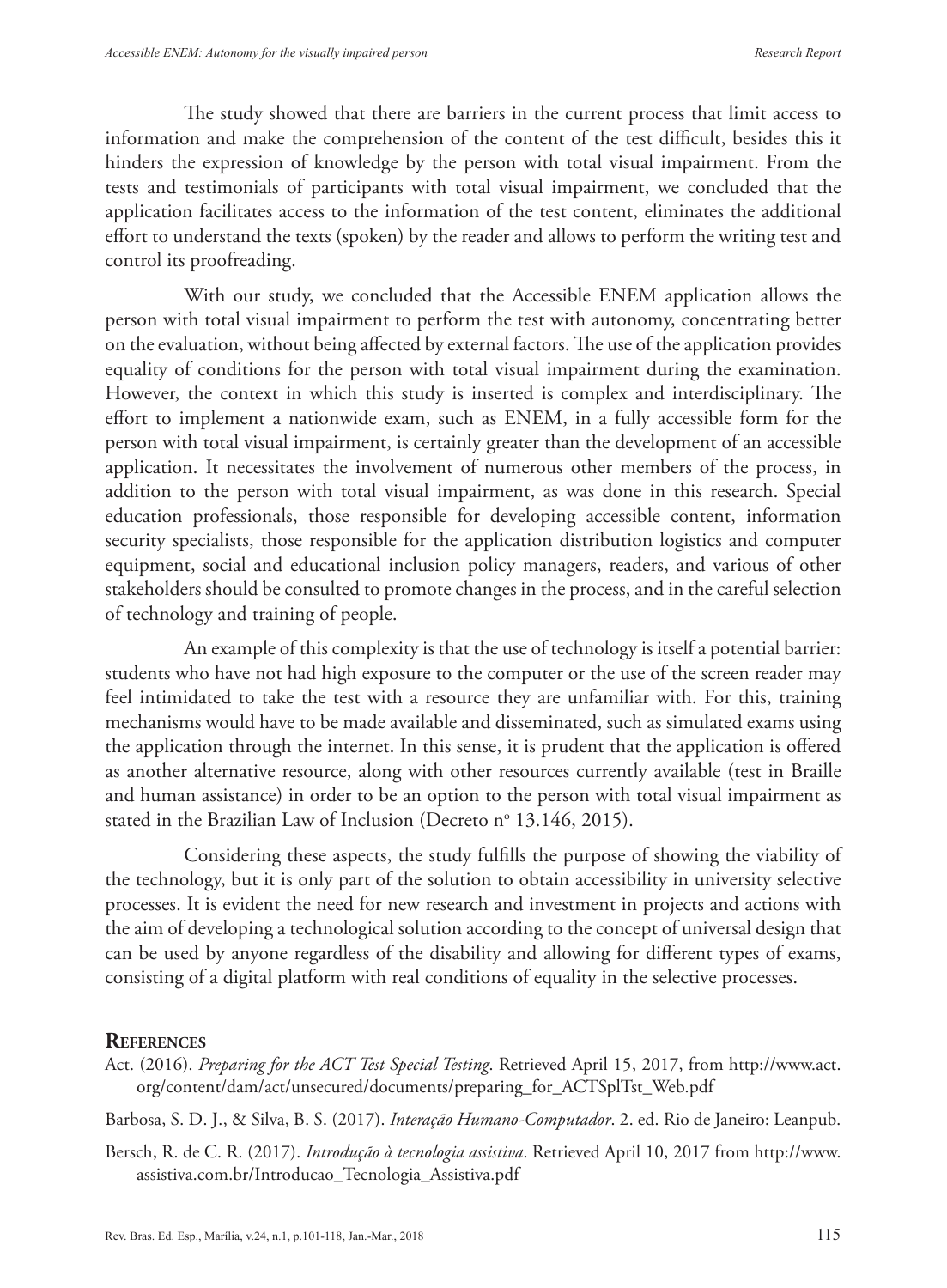- Capelline, V. L. M. F., & Rodrigues, O. M. P. R. (2012). *Educação inclusiva: Fundamentos históricos, conceituais e legais*. Bauru: UNESP/FC.
- Collegeboard. (2017). *New 2017 Services for Students with Disabilities Policies The College Board.* Retrieved April 15, 2017 from https://www.collegeboard.org/students-with-disabilities/whats-new
- *Constituição da República Federativa do Brasil de 1988*. Retrieved April 14, 2017 from http://www. planalto.gov.br/ccivil\_03/Constituicao/Constituicao.htm
- *Coordination* for the *Improvement of Higher Education Personnel.* (2014). *Tabela de Áreas do Conhecimento / Avaliação*. Retrieved May 13, 2017 from http://www.capes.gov.br/avaliacao/instrumentos-deapoio/tabela-de-areas-do-conhecimento-avaliacao
- *Decreto n° 3.298, de 20 de dezembro de 1999*. Retrieved May 10, 2017 from Disponível em: <http:// www.planalto.gov.br/ccivil\_03/decreto/d3298.htm
- *Decreto no 5.296, de 02 de dezembro de 2004*. Retrieved April 14, 2017 from http://www.planalto.gov.br/ ccivil\_03/\_ato2004-2006/2004/decreto/d5296.htm
- *Decreto no 6.949, de 25 de agosto de 2009*. Retrieved April 10, 2017 from http://www.planalto.gov.br/ ccivil\_03/\_ato2007-2010/2009/decreto/d6949.htm
- *Decreto no 13.146, de 6 de julho de 2015*. Retrieved April 10, 2017 from<http://www.planalto.gov.br/ ccivil\_03/\_Ato2015-2018/2015/Lei/L13146.htm
- Dimitrova-Radojichikj, D. B. (2015). Students with visual impairments: Braille reading rate.*International Journal of Cognitive Research in Science, Engineering and Education (IJCRSEE)*, 3(1), 5.
- Duarte, E. R., Rafael, C. B. da S., Filgueiras, J. F., Neves, C. M., & Ferreira, M. E. C. (2013). Estudo de caso sobre a inclusão de alunos com deficiência no Ensino Superior. *Revista Brasileira de Educação Especi*al, Marília, 19(2), 289-300.
- *Edital nº 10, de 14 de abril de 2016*. O presidente do Instituto Nacional de Estudos e Pesquisas Educacionais Anísio Teixeira (Inep) torna pública a realização da edição do Enem 2016. Retrieved April 13, 2017 from http://download.inep.gov.br/educacao\_basica/enem/edital/2016/edital\_ enem\_2016.pdf
- Fuentes S. J., & Ferres L. (2012). Improving accessibility to mathematical formulas: The Wikipedia Math Accessor. *New Review of Hypermedia and Multimedia*, 18(3), 183-204.
- Fujiyoshi, M., Fujiyoshi, A., & Aomatsu, T. (2010). New testing method for the dyslexic and the newly blind with a digital audio player and document structure diagrams. In K. Miesenberger, D. Fels, D. Archambault, P. Penaz, & W. Zagler (Eds.), *Computers helping people with special needs* (pp. 116- 123). Heidelberg: Springer, Berlin.
- Galvão, T. A. F. (2009). *Tecnologia assistiva para uma escola inclusiva: Apropriação, demanda e perspectivas*. (Masters dissertation), Faculdade de Educação, Universidade Federal da Bahia, Salvador, Bahia, Brazil.
- International Organization for Standardization. (2010). *ISO 9241-210: Ergonomics of human-system interaction — Part 210: Human-centred design for interactive systems*. Retrieved April 5, 2017 from https://www.iso.org/obp/ui/#iso:std:iso:9241:-210:ed-1:v1:en
- International Organization for Standardization, & International Electrotechnical Commission (2011). *ISO/IEC- 25010*: *System and Software engineering - System and software Quality Requirements and Evaluation* (SQuaRE) – System and software quality models. Geneva.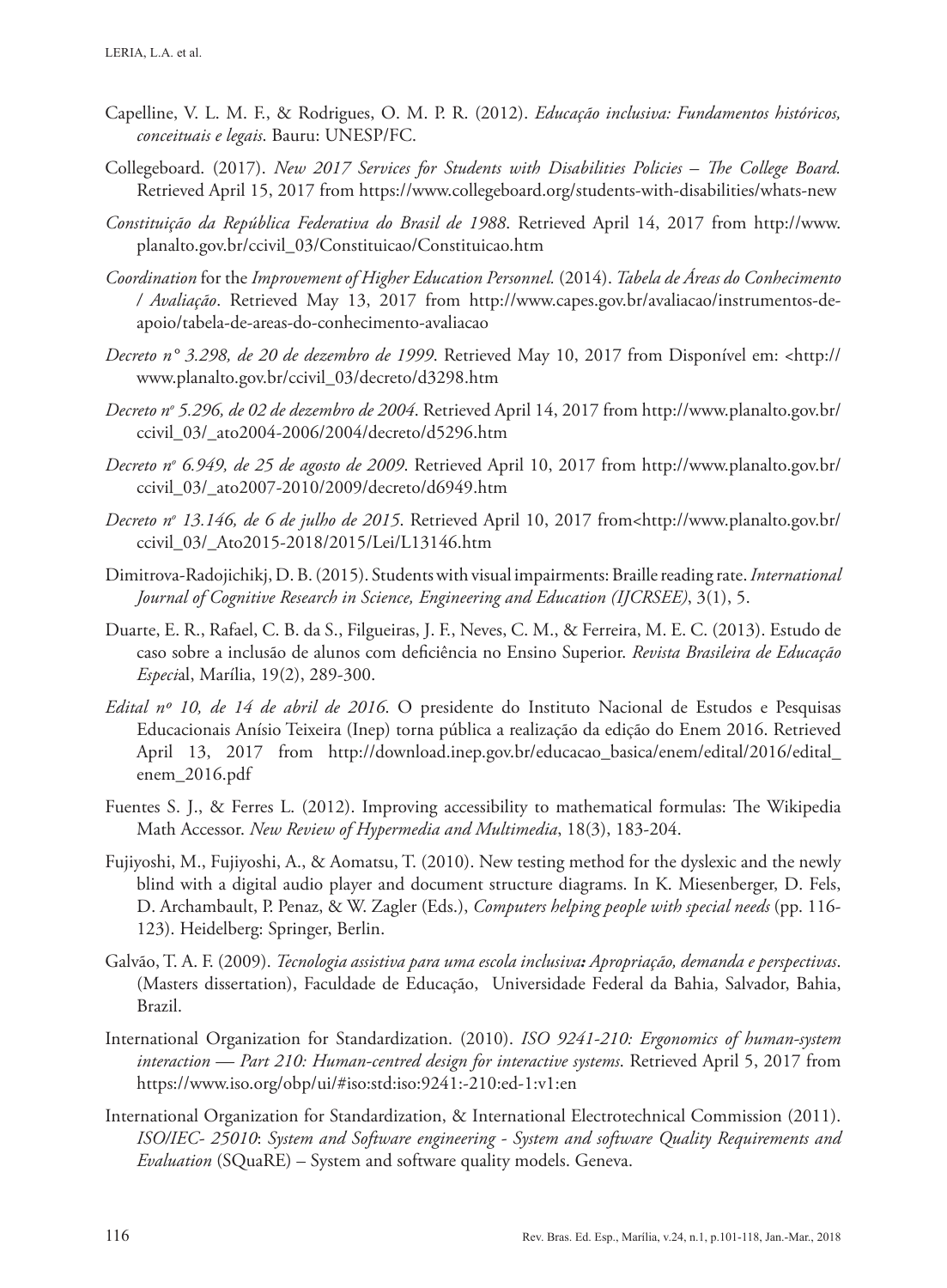- *Lei no 9.394, de 20 de dezembro de 1996*. Retrieved April 14, 2017 from http://www.planalto.gov.br/ ccivil\_03/Leis/L9394.htm
- Leria, L. A. (2016). *Acessibilidade digital em processos seletivos universitários para pessoa com deficiência visual: Desenvolvimento do aplicativo ENEM Acessível*. (Doctoral thesis), Universidade Federal do ABC, Santo André, São PAulo, Brazil.
- Leria, L. A., Ferreira, L. A., & Fraga, F. J. (2016). *ENEM Acessível: Desenvolvimento de aplicativo para participação autônoma da pessoa com deficiência visual total*. Paper presented at the Seminário Nacional de Inclusão Digital, Passo Fundo, Rio Grande do Sul, Brazil.
- Martins, D. A., Leite, L. P., & Lacerda, C. B. F. de. (2015). Políticas públicas para acesso de pessoas com deficiência ao ensino superior brasileiro: Uma análise de indicadores educacionais. *Ensaio: Avaliação e Políticas Públicas em Educação*, 23(89), 984-1014.
- Ministério da Educação (2012a). Instituto Nacional de Estudos e Pesquisas Educacionais Anísio Teixeira. Diretoria de Avaliação da Educação Básica. *O atendimento diferenciado no ENEM***.** Retrieved April 13, 2017 from http://download.inep.gov.br/educacao\_basica/enem/nota\_tecnica/2012/ atendimento\_diferenciado\_enem\_2012.pdf
- Ministério da Educação (2012b). Instituto Nacional de Estudos e Pesquisas Educacionais Anísio Teixeira. *Microdados - INEP.* Retrieved April 13, 2017 from http://portal.inep.gov.br/microdados
- Ministério da Educação (2015). Instituto Nacional de Estudos e Pesquisas Educacionais Anísio Teixeira. *Provas e Gabaritos - ENEM.* Retrieved April 13, 2017 from http://portal.inep.gov.br/provas-egabaritos
- Ministério da Educação (2016). Instituto Nacional de Estudos e Pesquisas Educacionais Anísio Teixeira. *Balanço da Inscrição:* Enem 2016. Retrieved April 11, 2017 from http://portal.mec.gov.br/ index.php?option=com\_docman&view=download&alias=41461-balanco-inscricao-enem-2016 pdf&Itemid=30192
- Ministério da Educação (2017a). Instituto Nacional de Estudos e Pesquisas Educacionais Anísio Teixeira. *SISU - Sistema de Seleção Unificada.* Retrieved April 13, 2017 from http://sisu.mec.gov.br/sisu
- Ministério da Educação (2017b). Instituto Nacional de Estudos e Pesquisas Educacionais Anísio Teixeira. *SISUTEC.* Retrieved April 13, 2017 from http://portal.mec.gov.br/index.php?option=com\_ content&view=article&id=34811&Itemid=30451
- NV Access. (2015). NonVisual Desktop Access NVDA. Retrieved April 17, 2017, from https://www. nvaccess.org/
- Sanchez, J., Espinoza, M., & Campos, B. (2014). Design and usability evaluation of an audio-based college entrance exam for students with visual disabilities. *Virtual Reality & Associated Technologies,*  Gothenburg (pp. 2-4). Retrieved July 22, 2017, from http://www.icdvrat.org/2014/papers/ ICDVRAT2014\_S10N4\_Sanchez\_etal.pdf
- Santos, J. M. C. T. (2011). Exame Nacional do Ensino Médio: Entre a regulação da qualidade do Ensino Médio e o vestibular. *Educar em Revista*, 0(40), 195-205.
- Secretaria Especial dos Direitos Humanos (2009). Subsecretaria Nacional de Promoção dos Direitos da Pessoa com Deficiência. Comitê de Ajudas Técnicas*. Tecnologia Assistiva*. Brasília, DF: CORDE.
- Silva, M. C. V., & Meletti, S. M. F. (2014). Estudantes com necessidades educacionais especiais nas avaliações em larga escala: Prova Brasil e ENEM. *Revista Brasileira de Educação Especial*, 20(1), 53-68.